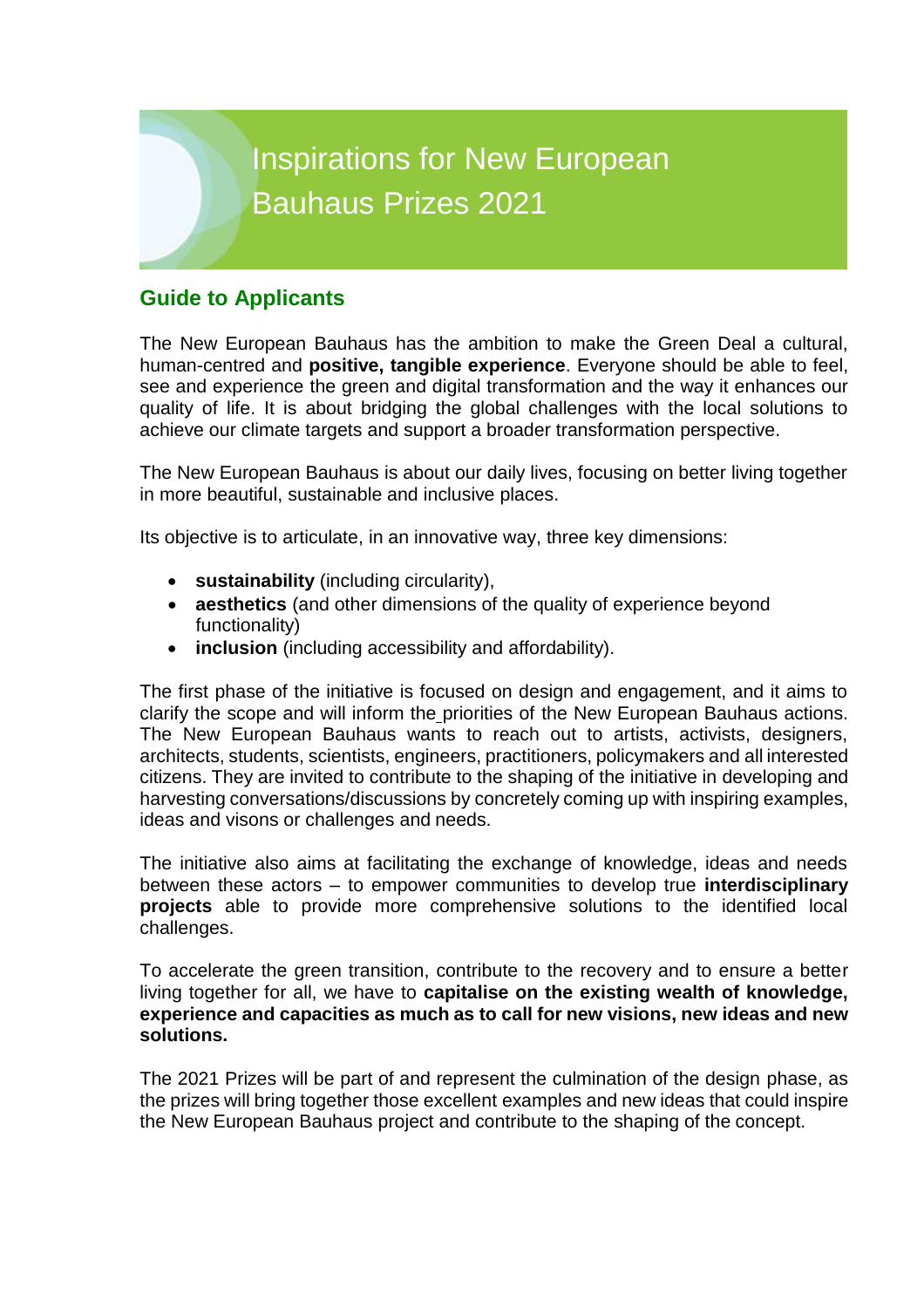The Prizes will recognize and celebrate existing achievements and support the younger generation to further develop emerging concepts and ideas. They will give visibility to project examples and concepts/ideas that illustrate how the triangle of sustainability, aesthetics and inclusion has already been translated in our territories, our communities and in our practices, or that pave the way to the future.

10 different categories are established for existing examples or new ideas and concepts that manifest the New European Bauhaus values and will serve as inspiration for the New European Bauhaus.

In each of the ten categories, two parallel competition strands are established:

- Strand A: "**New European Bauhaus Awards**" will be devoted to existing completed examples and
- Strand B: "**New European Bauhaus Rising Stars**" will be devoted to concepts or ideas submitted by young talents aged 30 or less.

All the preselected project examples and concepts/ideas will be given visibility before the final selection on the designated New European Bauhaus website (see below). In addition to a monetary amount, each winner of a prize will benefit from a media partnership provided by the Commission for dedicated communication activities.

In each strand, the winners in the ten categories will receive their prize at an official ceremony held by the European Commission.

# **The 10 Categories**

**To contribute to beautiful, sustainable and inclusive places, we look for:**



## **Techniques, materials and processes for construction and design**

*We are looking for examples of solutions for our built environment to contribute to mitigate climate change, protect our environment and make places more affordable and inclusive. What are the innovative techniques and materials to that aim? What tools may support design and co-creation for more sustainable building and planning processes?*



## **Building in a spirit of circularity**

*We are looking for exemplary places/physical sites that demonstrate the re-use and recycling of materials; a core element of the European Green Deal. They can be examples of renovations, or buildings planned with full circularity in mind. Such examples should inspire us for their beauty and for their contribution to inclusiveness, in relation to their function or accessibility*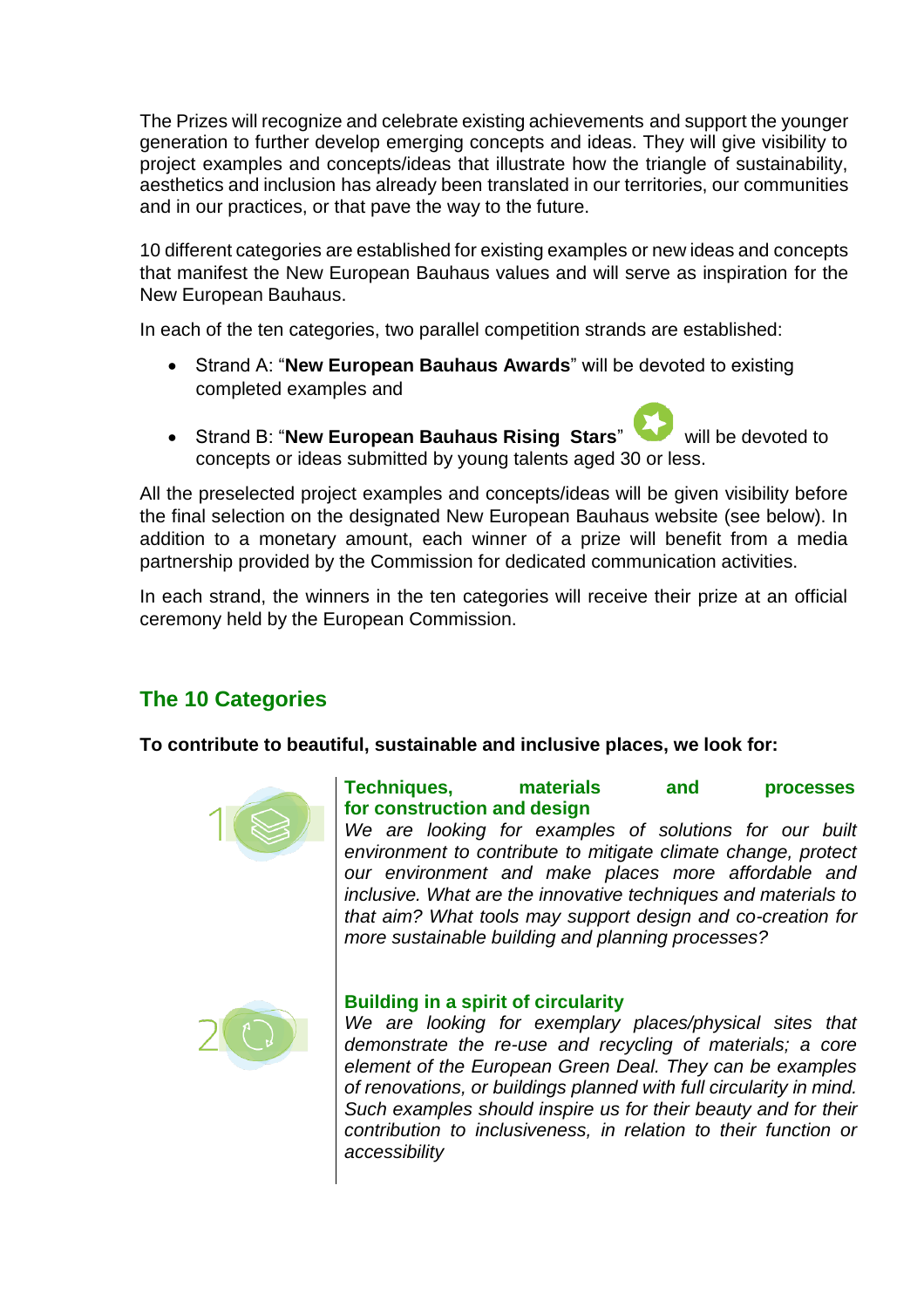

## **Solutions for the co-evolution of built environment and nature**

*We are looking for examples showing how the built environment may contribute to the protection of nature and biodiversity, taking into account cultural and social needs. The examples could relate for instance to blending of buildings in landscape, or integration of living nature in construction. They should show how biodiversity or water and soil conservation can be respected and promoted through building and planning.*

#### **Regenerated urban and rural spaces**



*We are looking for emblematic examples of territorial regeneration that combine sustainability, aesthetics and inclusion, and that were developed with a large participation and deep involvement of citizens and all stakeholders. They could for instance be reconversions of abandoned or challenged areas in cities, upgrading of territories and regions in decline, exemplary projects aimed at overcoming segregation and giving access to places.*



#### **Products and life style**

*We are looking for products and processesthat contribute to a sustainable, attractive and inclusive lifestyle. It may be fashion, or furniture, or interior design, but also food or other elements of our daily life.*



## **Preserved and transformed cultural heritage**

*We are looking for successful examples of cultural heritage that has been put into value in the spirit of sustainability, aesthetics and inclusiveness. They may be exemplary models of preservation that enhance access to cultural heritage for all, or reconversion of heritage infrastructure with a high social purpose and a low carbon footprint.*



#### **Reinvented places to meet and share**

*We are looking at inspirational examples of how spaces can be used for positive exchanges and community-building. It can be for instance through exemplary development and use ofpublic spaces such as streets, squares and parks; or particularly inspirational models of community centers, community gardens, co-creation places that combine style with a strong social purpose and sustainability.*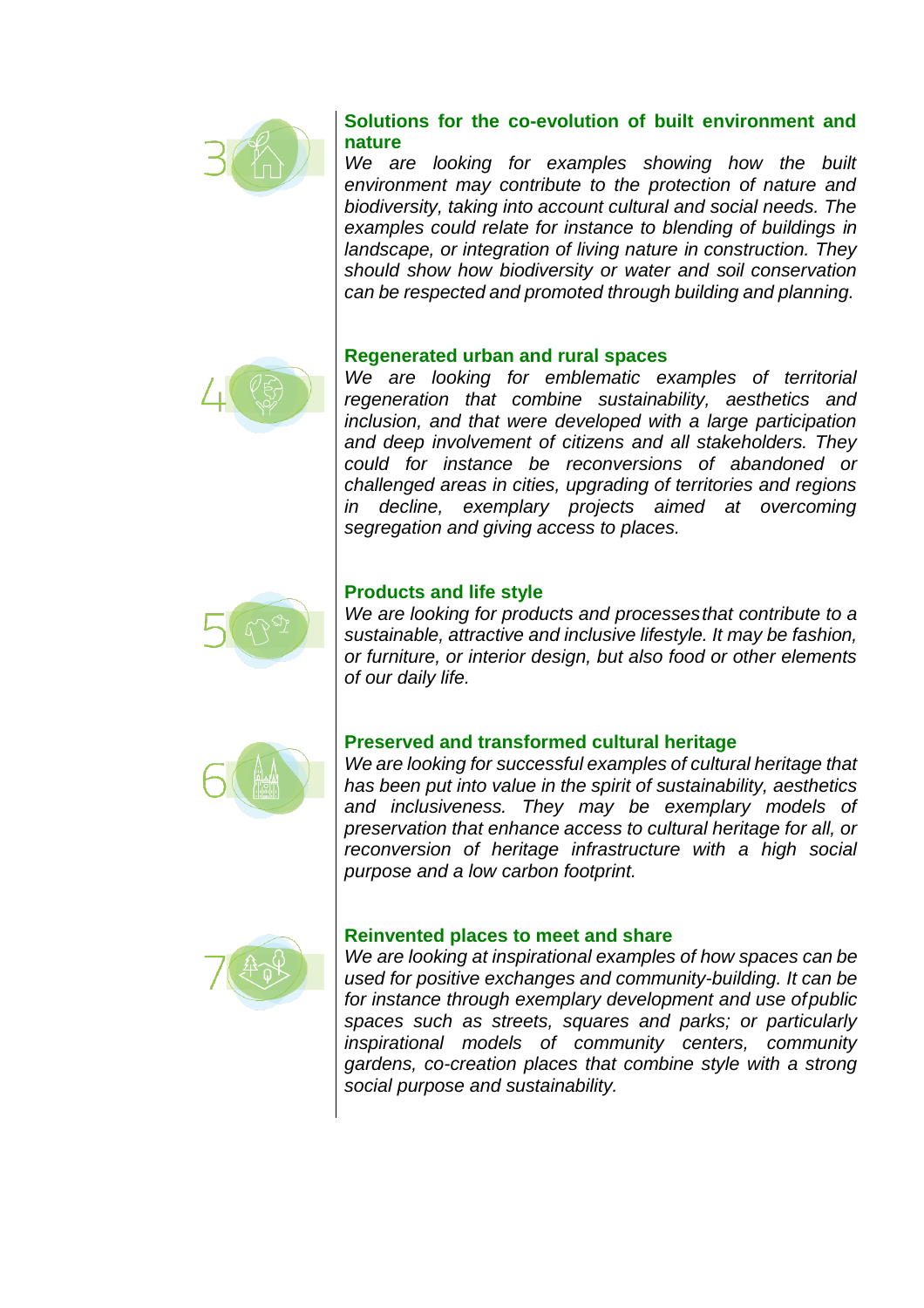

**Mobilisation of culture, arts and communities** *We are looking for examples that illustrate the impact of the arts for sustainable community building. It may be events, festivals, cultural performances that brings communities together. It may be examples of story telling supporting social inclusion and the Green Deal, or transformational activities centered around arts and culture that help build social cohesion and develop a shared sense of ownership of the space.*



**Modular, adaptable and mobile living solutions** *We are looking for innovative solutions of interventions/housing that respond to temporary, emergency needs with high aesthetic and sustainable standards. They can also be modular solutions for dynamic ecosystems like university residences with light environmental footprint and a sense of beauty.*



#### **Interdisciplinary education models**

*We are looking for education models and methods that integrate the values of sustainability, inclusion and aesthetics in the content of the curricula and in the learning process.This also includes innovative models of training for professionals based on the interdisciplinary integration of science, arts and social studies.*

# **How to apply**

The application for the prize will be done through the New European Bauhaus [website.](https://europa.eu/new-european-bauhaus/index_en)

The existing examples (Strand A) or concepts/ideas (Strand B) will be described in the detailed application forms depending on which strand you decide upon for submission of your application.

The application will in particular detail **why and how the project example or idea/concept represents a concretisation of the triangle of values underpinning the New European Bauhaus initiative, as well as an analysis of its innovative dimension.** In addition, for strand B, the application will detail the steps foreseen for the further development or implementation of the concept or idea.

The application period will start on **23/04/2021** and end on **01/06/2021**.

The applications for the New European Bauhaus Awards may be presented by the individual(s) and the organization(s) (territorial administration, project promoter or organiser, etc) who is/are entitled to represent the initiative. Joint applications are allowed.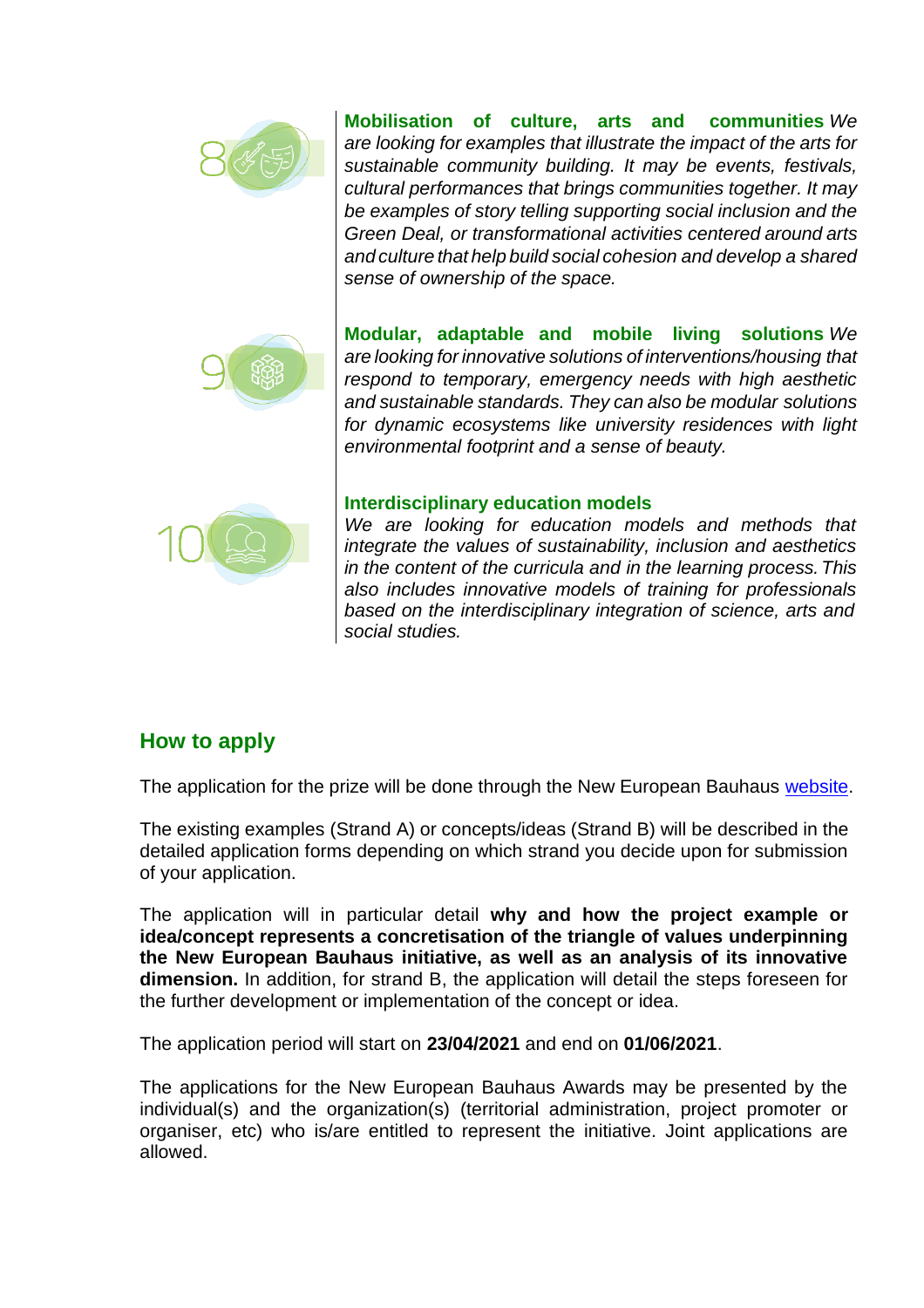The application shall contain an explanation on the role of the applicant entity(-ies) in the project $^{\rm 1}.$ 

The applications for the New European Bauhaus Rising Stars may be presented by individuals or groups of individuals aged 30 or less on the end date of this call: 31/05/2021.

Applications may be changed while they are in their draft version, but once submitted, they cannot be elaborated further.

## **What does the prize consist of?**

The winners in each category and each strand will receive a monetary amount (one winner per category in each strand):

- EUR 30,000 for winners of the New European Bauhaus Awards, and
- EUR 15,000 for winners of the New European Bauhaus Rising Stars.

All winners will also receive a communication package (e.g. paid media, production of a short documentary, how to pitch the project).

## **The selection process**

The selection of the winners will be organized and scrutinized by an Evaluation Committee composed of representatives of the Commission services. The Committee will ensure the respect of applicable rules, including in terms of conflict of interest.

The selection process, will take place in several steps.

**In the first step,** the Evaluation Committee will review all the applications to assess their eligibility.

**In the second step,** all the applications that meet the eligibility requirements will be published on the website for a public voting. The public voting will be open exclusively to individuals and entities that have subscribed to the New European Bauhaus Newsletter by 31 May 2021. Voting will take place through a secure on-line system. Each voter will have 1 vote per each category in each strand.

**In the third step,** the three most voted projects per category in each strand will be then assessed by a jury composed by the organisations that have applied to become official Partners of the New European Bauhaus by 31 May 2021 and whose logo has been published on the New European Bauhaus Initiative's website by 15 June 2021. Every Partner organisation will be invited to fill- in evaluation forms and attribute points, based on the award criteria mentioned below.

<sup>&</sup>lt;sup>1</sup> Please note, '**project**' for the rest of this document should be read as follows: for Strand A, project is an existing project example, for Strand B, project is a concept or idea.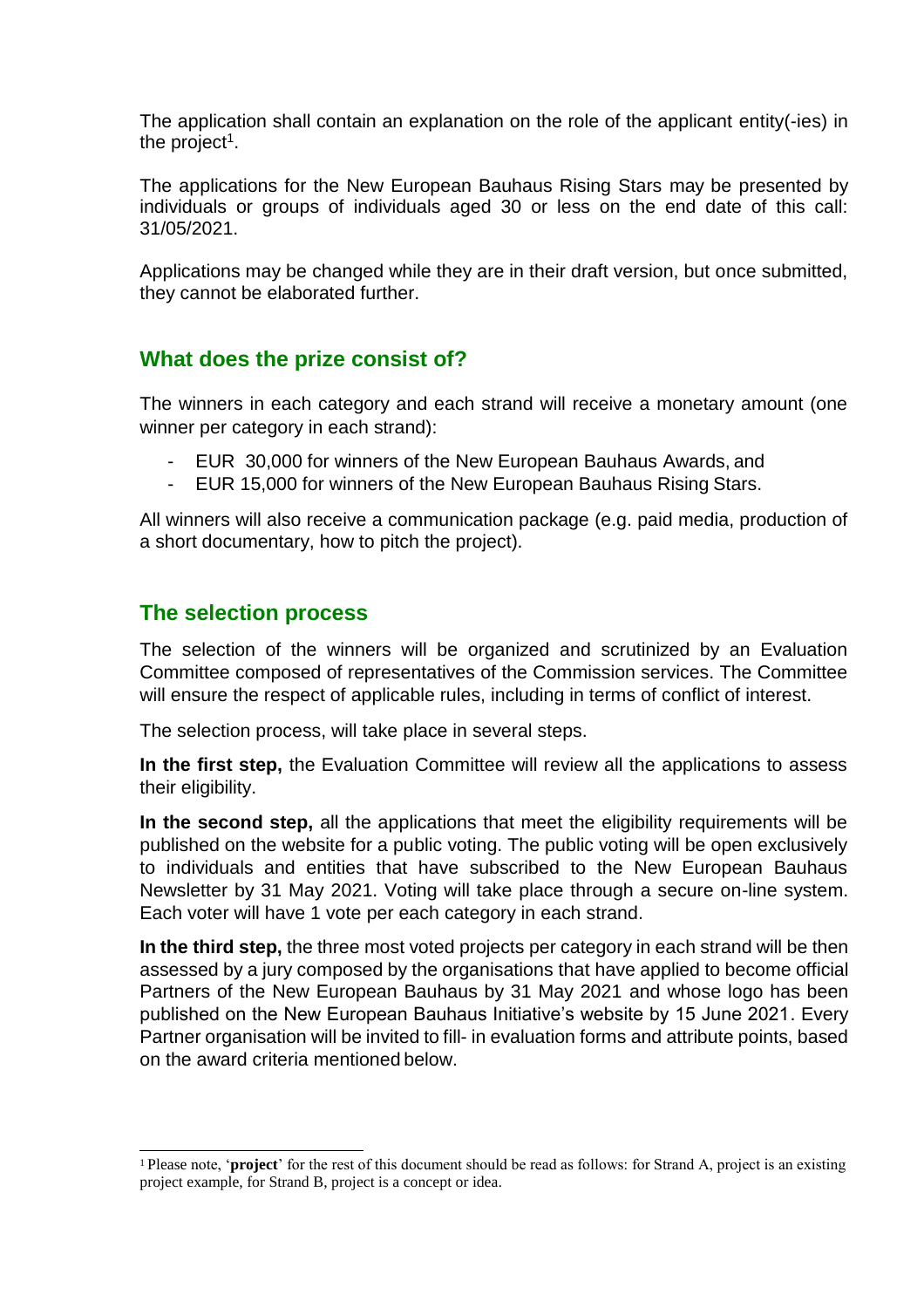**In the fourth step,** the Evaluation Committee, after having checked the regularity of the previous steps and evaluated the results of the vote of the Partners, will establish the list of the selected winners.

If two or more highest ranked applications receive the same number of points in a category, the proposal, developed or implemented in a Member State from which no other application is amongst the winners within the Strand, will be declared the winner, if the other highest ranked application(s) is/are from a Member State from which an application is amongst the winners of the other categories within that Strand.

The European Commission will award the Prizes to the selectedwinners based on the recommendations of the Evaluation Committee.

Even if a project may be presented under different categories, it may only receive one prize. If the same project is best ranked under more than one category, the Evaluation Committee will choose the category under which it will receive the prize. The prize in the other categories will be given to the second best project in the ranking, following the project in question.

Please note that only complete application forms, with no missing elements to these, are admissible.

# **Eligibility criteria**

All applications for the New European Bauhaus prizes shall meet the following eligibility criteria:

- 1. The application shall be submitted via the online platform no later than 01/06/2021, 11:59:59 CET.
- 2. Applications must be in English
- 3. The application must be submitted by:
	- a) In strand A: the individual(s) or the organization(s) (city or region, funder, organiser) who is/are entitled to represent the project. Applicants can be EU or non-EU residents, as long as their projects examples are physically located or developed in the EU.
	- b) In strand B: the individual or group of individual who would be the author of the concept/idea. All applicants in this strand must be aged 30 or less on May 31<sup>st</sup>, 2021. Applicants can be EU or non-EU residents, as long as their concept/idea are to be developed and implemented in the EU.
- 4. The applicant should not be in one or more of the exclusion situations foreseen under Article 136 of the Financial Regulation<sup>i</sup>
- 5. As double funding is strictly prohibited, applications covering projects, which have already received an EU prize, cannot participate in the contest.
- 6. The applicant will assume sole liability in the event of a claim relating to the activities carried out in the framework of the contest;
- 7. The name of the legal representative must be indicated.
- 8. The application shall contain basic information and credits for the project example, idea or concept, along with: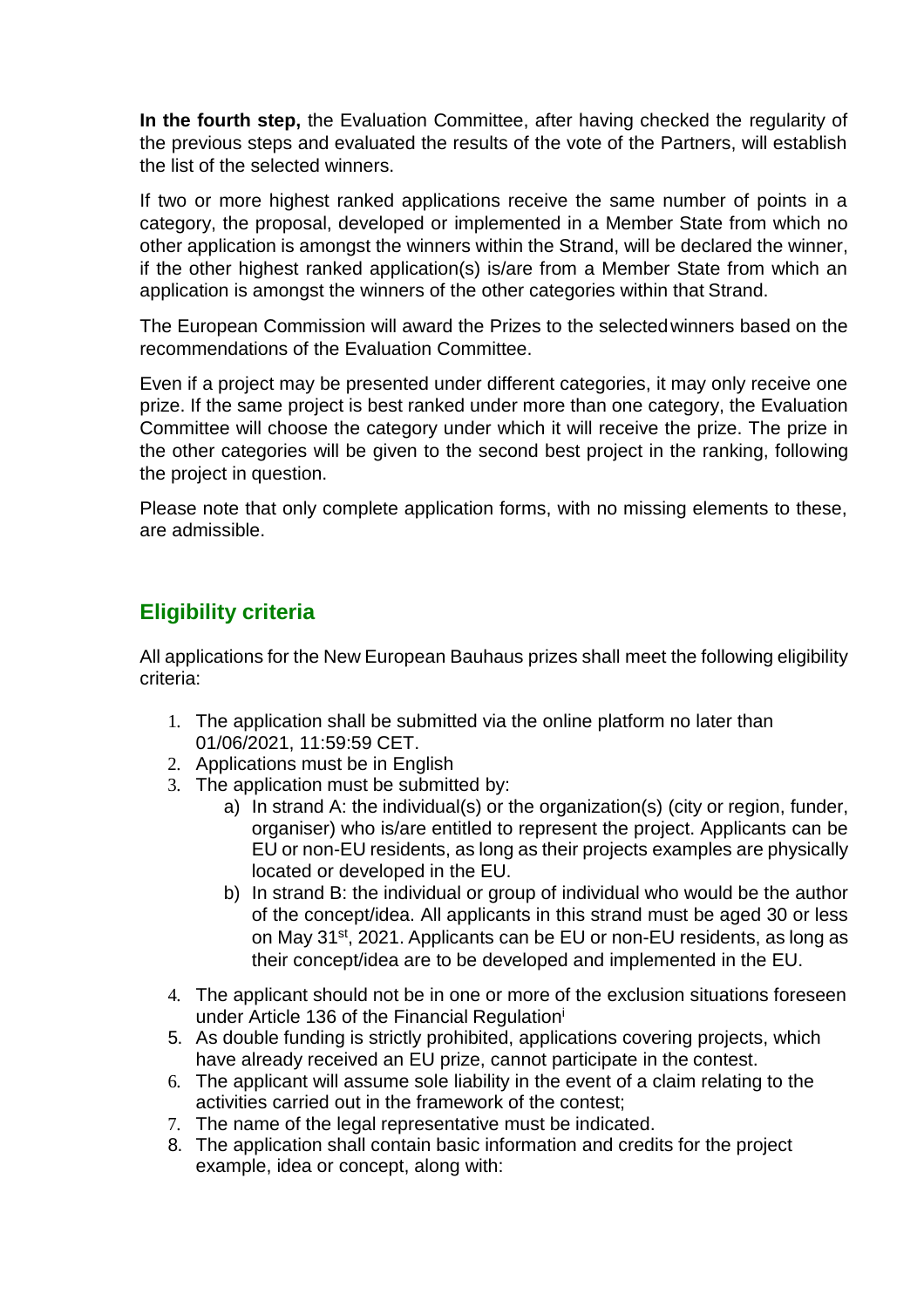- a) In strand A: at least six (6) photographs with indications on copyright and the authorisation to use them by the European Commission.
- b) In strand B: at least one (1) photograph or visual representation of the concept/idea with indications on copyright and the authorisation to use them by the European Commission.
- 9. The application shall consist in a fully completed application form as found on the website; all mandatory fields must be filled in. Each applicant must sign the Privacy Statement that accompanies the Application Form.
- 10. The application must clearly refer to one of the ten prize categories.
- 11. If the same project is submitted for several categories, a separate application must be done for each category.
- 12. The project examples under strand A must have already been completed at the time of the application. Concepts, prototypes and solutions (tools, methods, ideas) that have not been implemented in real contexts are not eligible.
- 13. The concepts/ideas under strand B can be at different stages of development from the early concepts to prototype level and should be presented with a development plan, outlining the foreseen steps envisaged to further develop, promote and/or implement the concept/idea with a particular focus on the year following the application.

## **Award criteria**

The final ranking and selection of the winners shall be made by the Evaluation Committee, consisting of Members of the European Commission that have the full responsibility for the proper conduct and the outcome of the evaluation on the basis of the following award criteria:

#### **For the New European Bauhaus Awards:**

a) Exemplary character of the project in the selected award category. Projects shall demonstrate how the core values of sustainability, aesthetics and inclusion have been pursued and combined in an exemplary way in relation to the specific category. (40 points/100)

b) Demonstrated results/impacts of the project in relation to what is expected under each category. (20 points/100)

c) Citizen engagement & involvement. Specific value will be given to the quality of the involvement of citizens and civil society in the design and/or implementation of the project. The project should show the benefits that derived from the involvement. (20 points/100)

d) Innovative dimension in relation to mainstream practices. (10 points/100)

e) High potential for transferability to different contexts, based on clear documentation and communication of methodology and principles. (10 points/100)

#### **For the New European Bauhaus Rising Stars:**

a) Exemplary character of the project in the selected award category. Ideas and concepts shall demonstrate how the core values of sustainability, aesthetics and inclusion may be pursued and combined in an exemplary way in relation to the specific category. (50 points/100)